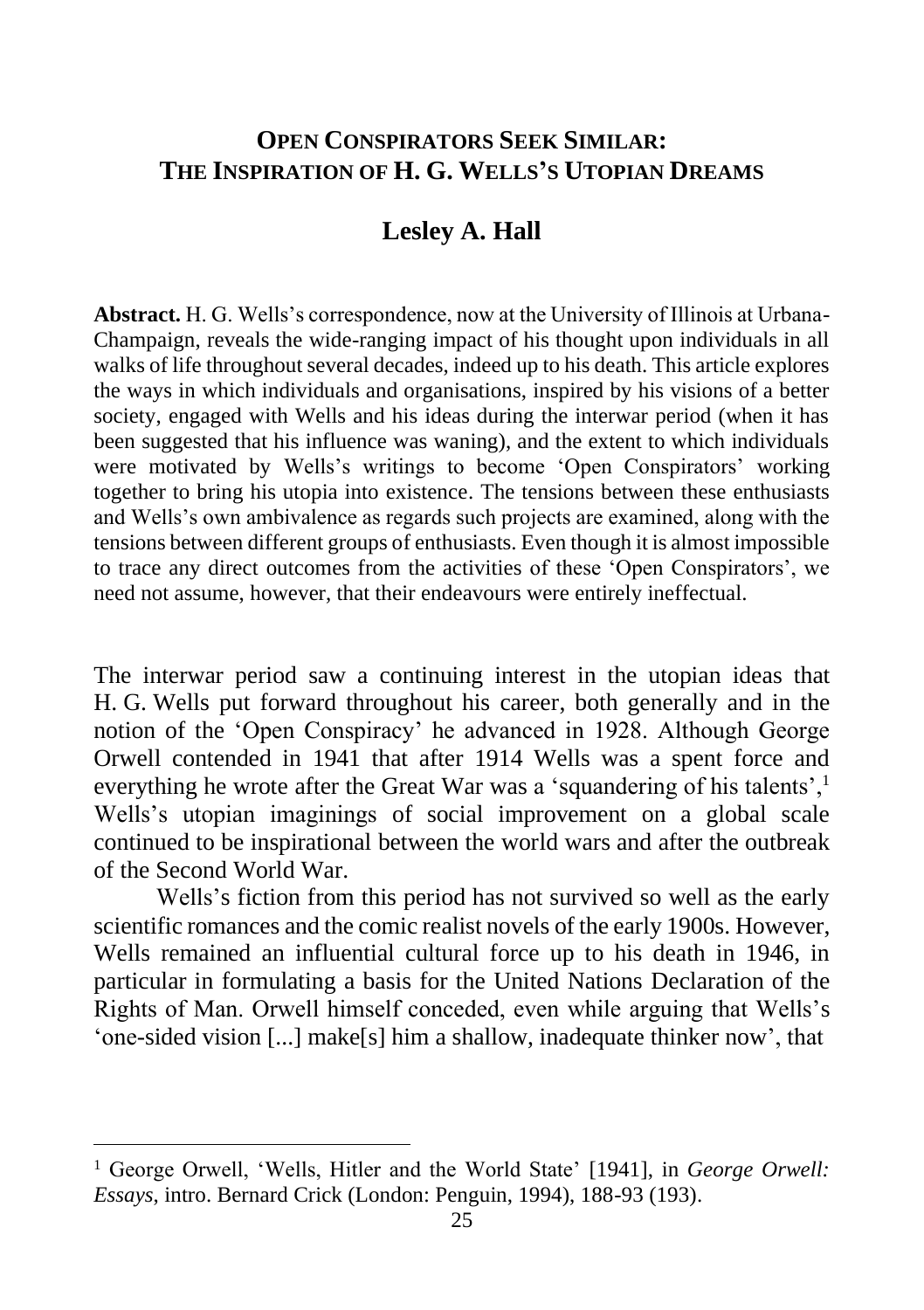Thinking people who were born about the beginning of this century are in some sense Wells's own creation. [...] I doubt whether anyone who was writing books between 1900 and 1920, at any rate in the English language, influenced the young so much. The minds of all of us, and therefore the physical world, would be perceptibly different if Wells had never existed.<sup>2</sup>

In his seminal study of Wells, W. Warren Wagar argues that the extent of Wells's influence is almost impossible to measure, since many of his ideas became common currency, to the extent that they seemed trite and obvious rather than prophetically new revelations to later generations of readers.<sup>3</sup> This may explain why Wells underwent an eclipse when he died just as the post-war welfare state was coming into being in the UK and the United Nations was being established.

Several generations of the famous, the great and the good, and the unknown to wider history wrote to Wells over the course of several decades to declare how inspiring his work was to them. The perception of Wells as someone whose writing disclosed the workings of the world to his readers and showed them their place as beings in history, and led them to envision the possibility of being active participants in making history, was very widely articulated by his correspondents.<sup>4</sup> A significant number of thinkers of the interwar era working across the political spectrum and in diverse fields declared themselves profoundly in Wells's debt. The philosopher and broadcaster Cyril Joad wrote of the 'thrill of intellectual excitement that your writings have always been capable of producing in me ever since, at the age of 20, I began to read them'.<sup>5</sup> Ernest Jones, Freud's leading British disciple, assured Wells that 'the psychological insight into the deeper meaning of the social changes now going on evokes the greatest admiration of a psychoanalyst.' <sup>6</sup> The eminent physician Lord Horder declared: 'I have hopes of showing someday how much medicine, – scientific medicine, – owes to the

<sup>2</sup> Ibid., 192.

<sup>3</sup> W. Warren Wagar, *H. G. Wells and the World State* (New Haven: Yale University Press, 1961), 270.

<sup>4</sup> This correspondence is now housed in the Rare Books and Manuscripts Collection at the University of Illinois Urbana-Champaign along with his other papers, where I was fortunate enough to receive a John 'Bud' Velde Fellowship in 2007 to undertake research. I am also grateful to my employers, the Wellcome Trust, for providing me with research leave to take up this opportunity.

<sup>5</sup> Cyril Joad to Wells, 11 Nov. 1926, Wells papers, University of Illinois Urbana-Champaign [hereafter UIUC], J-71.

<sup>6</sup> Ernest Jones to Wells, 21 Oct. 1925, Wells papers, UIUC, J-80.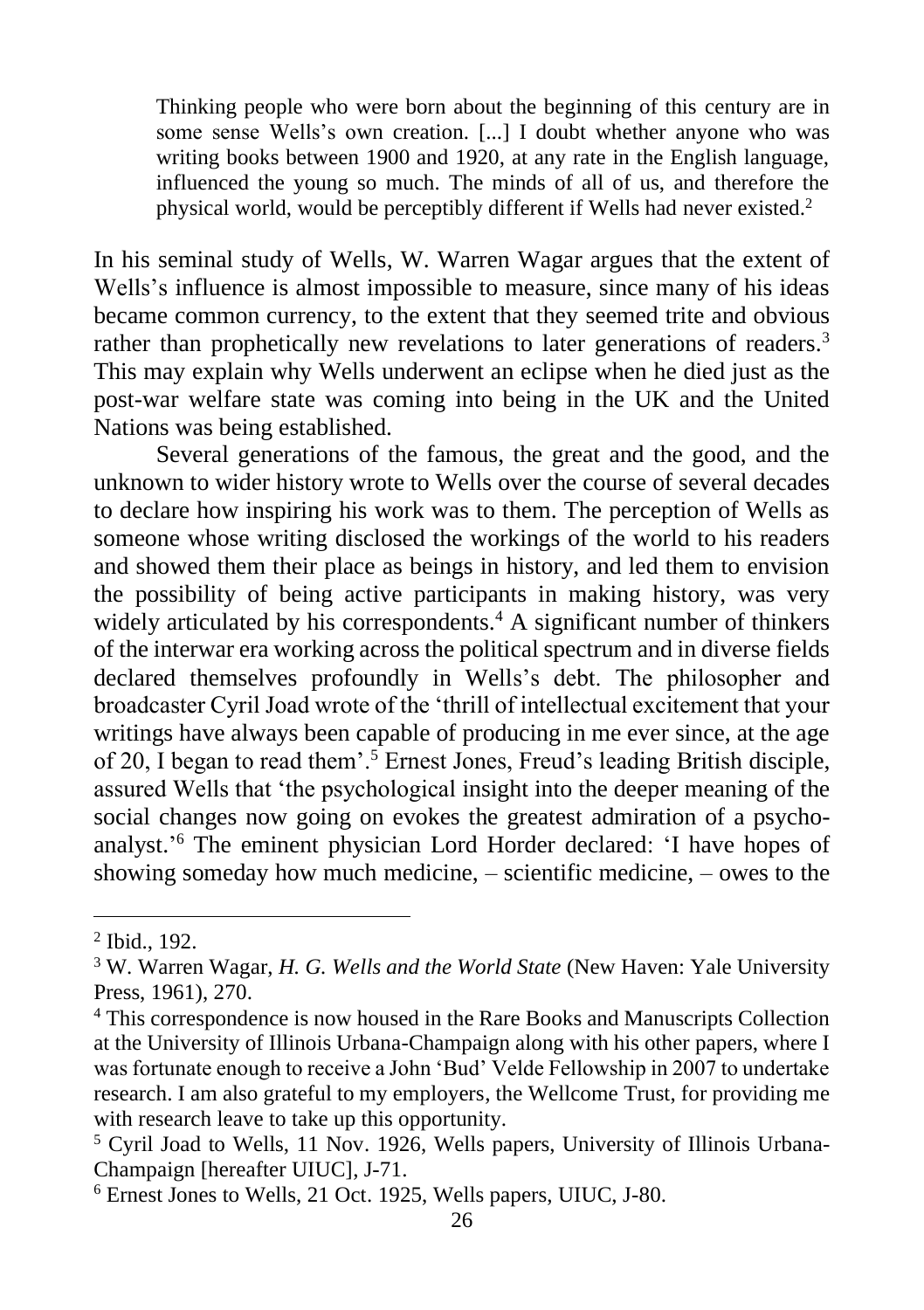stimulus of your genius, and what huge contributions you have made to the sustenance upon which we doctors constantly rely for our daily work.<sup>'7</sup> Although the political views of the painter, critic and author Wyndham Lewis came to diverge very greatly from those of Wells, Lewis wrote that he 'admire[d] your genius as a storyteller' but also came most particularly to respect 'your outlook on our world'.<sup>8</sup> The famously prickly and difficult leftwing biologist Lancelot Hogben paid tribute to Wells's significance: 'I think that no man living has done more than yourself to promote a broad conception of the place of biology in modern education.'<sup>9</sup> He continued: 'you more than any other writers have influenced my social and intellectual outlook.'<sup>10</sup>

The ideas that Wells advanced in *The Open Conspiracy* (1928) have a considerable similarity to the notions proposed in his other utopian writings. The desideratum was a decentralised loose network of individuals, movements, groups and societies, characterised by Wagar as a 'revolutionary elite', intelligent and competent, performing creative, scientific and managerial work, and dedicated in a quasi-religious sense to bringing forth the kind of peaceful, prosperous and progressive global society that Wells envisaged.<sup>11</sup> The concept resonated with many of Wells's contemporaries across several generations and aroused the desire both to become Open Conspirators and to meet others.

However, Wells did not give an encouraging response to enquirers wanting to know how to join up. This was partly because, as Wagar pointed out, Wells had

the habit of spending a few years emphasizing one problem or project, supporting one or more movements which attracted his attention and sympathy, and then turning a few years later to some other aspect of his campaign, withdrawing support, rewording and reworking his own position, allowing himself to be attracted by other movements. His fundamental ideas and his basic approach to the problem of world order never changed appreciably down to 1944, but he sowed confusion among his followers.

Although, Wagar contends, there was an internal 'almost rigidly consistent vision of an integrated world society' in Wells's thought, his 'repeated shifts

<sup>7</sup> Lord Horder to Wells, 9 Nov. 1927, Wells papers, UIUC, H-198.

<sup>8</sup> Wyndham Lewis to Wells, 3 Oct. 1928, Wells papers, UIUC, L-183.

<sup>9</sup> Lancelot Hogben to Wells, 12 Aug. 1930, Wells papers, UIUC, H-338.

<sup>&</sup>lt;sup>10</sup> Hogben to Wells, 5 Aug. [n.y.], Wells papers, UIUC, H-338.

<sup>11</sup> Wagar, 166-7.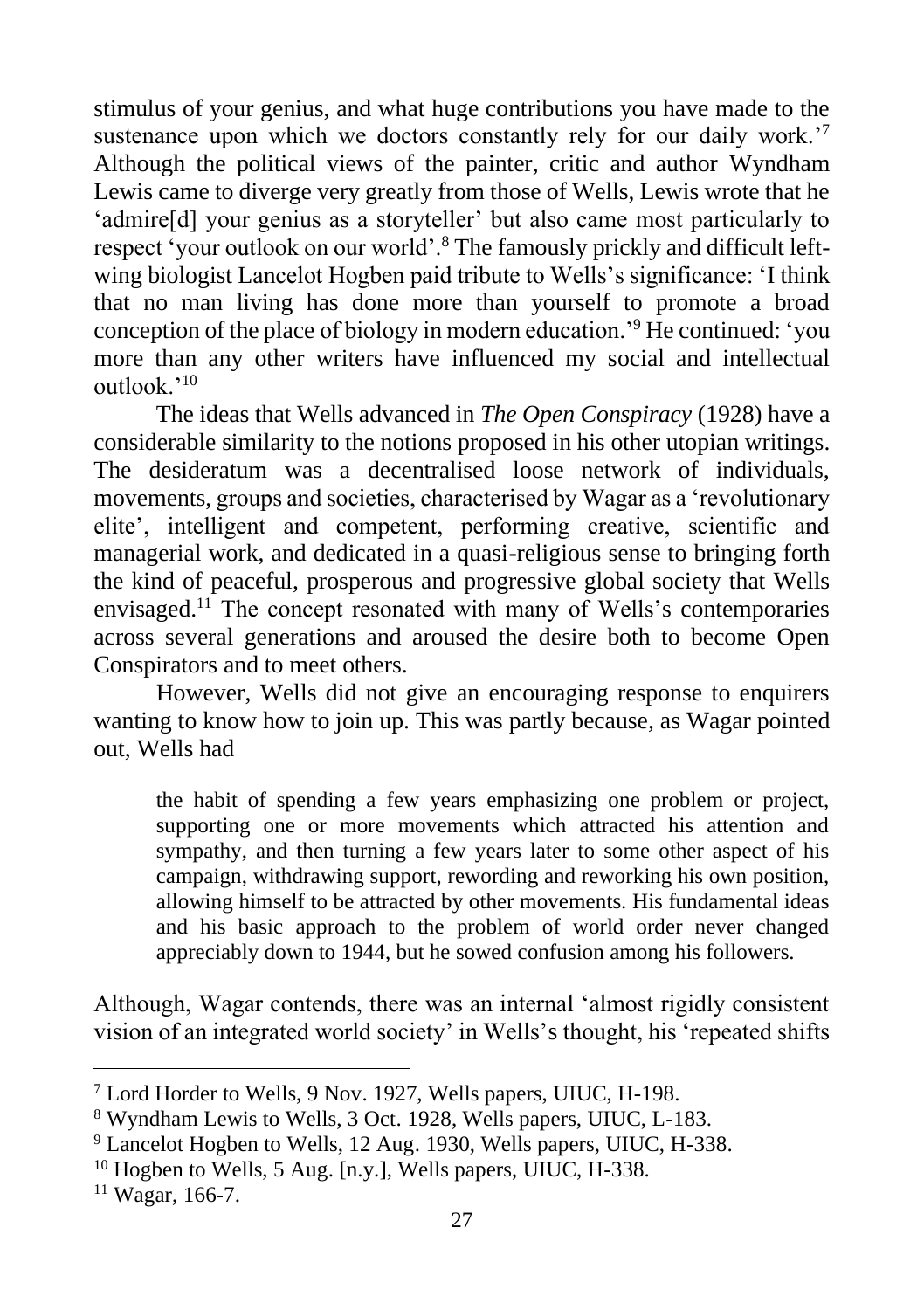of emphasis and allegiance diminished his effectiveness', and his failure to achieve a deep and lasting influence was due to an 'unwillingness or inability to concentrate his energies'.<sup>12</sup> This was put perhaps more succinctly in a letter to Wells from George Bernard Shaw in 1917: 'Morris used to say of Ruskin that he said splendid things and forgot all about them ten minutes after. Are you sure you have not the same want of tenacity? [...] You must not become famous as a writer of palimpsests.'<sup>13</sup> *The Open Conspiracy* was itself a palimpsest: the first version was published in 1928, but Wells, finding himself dissatisfied with it, published a revised version in 1930, and another, further revised and expanded, in 1933. The history of these changes is documented by Wagar in his critical edition, which uses the 1933 text as representing Wells's more finished and developed thinking on the subject.<sup>14</sup>

Wells envisaged the 'Open Conspiracy' as a mind-set, or a movement 'diversified in its traditions and elements and various in its methods', attacking the problems at hand 'upon several fronts and with many sorts of equipment'.<sup>15</sup> He did not wish to embody his vision in any specific organisation: 'Collective action had better for a time [...] be undertaken not through the merging of groups but through the formation of *ad hoc* associations for definitely specialized ends, all making for the new world civilization.' <sup>16</sup> He later felt it necessary to expand upon this caution, possibly because of the copious correspondence he received from hopeful Open Conspirators. He expressed his antipathy to the notion of a monolithic organisation because it would

rest upon and promote one prevalent pattern of activity and hamper or estrange the more interesting forms. It would develop a premature orthodoxy, it would cease almost at once to be creative, and it would begin to form a crust of tradition. [...] With the dreadful examples of Christianity and Communism before us, we must insist that the idea of the Open Conspiracy

<sup>12</sup> Ibid., 266-7.

<sup>&</sup>lt;sup>13</sup> G. B. Shaw to Wells, 17 May 1917, Wells papers, UIUC, S-193.

<sup>14</sup> *The Open Conspiracy: H. G. Wells on World Revolution*, ed. W. Warren Wagar (Westport, Conn.: Praeger, 2002), 11.

<sup>15</sup> H. G. Wells, *The Open Conspiracy: Blue Prints for a World Revolution* (London: Victor Gollancz, 1928), 60.

<sup>16</sup> Ibid., 110.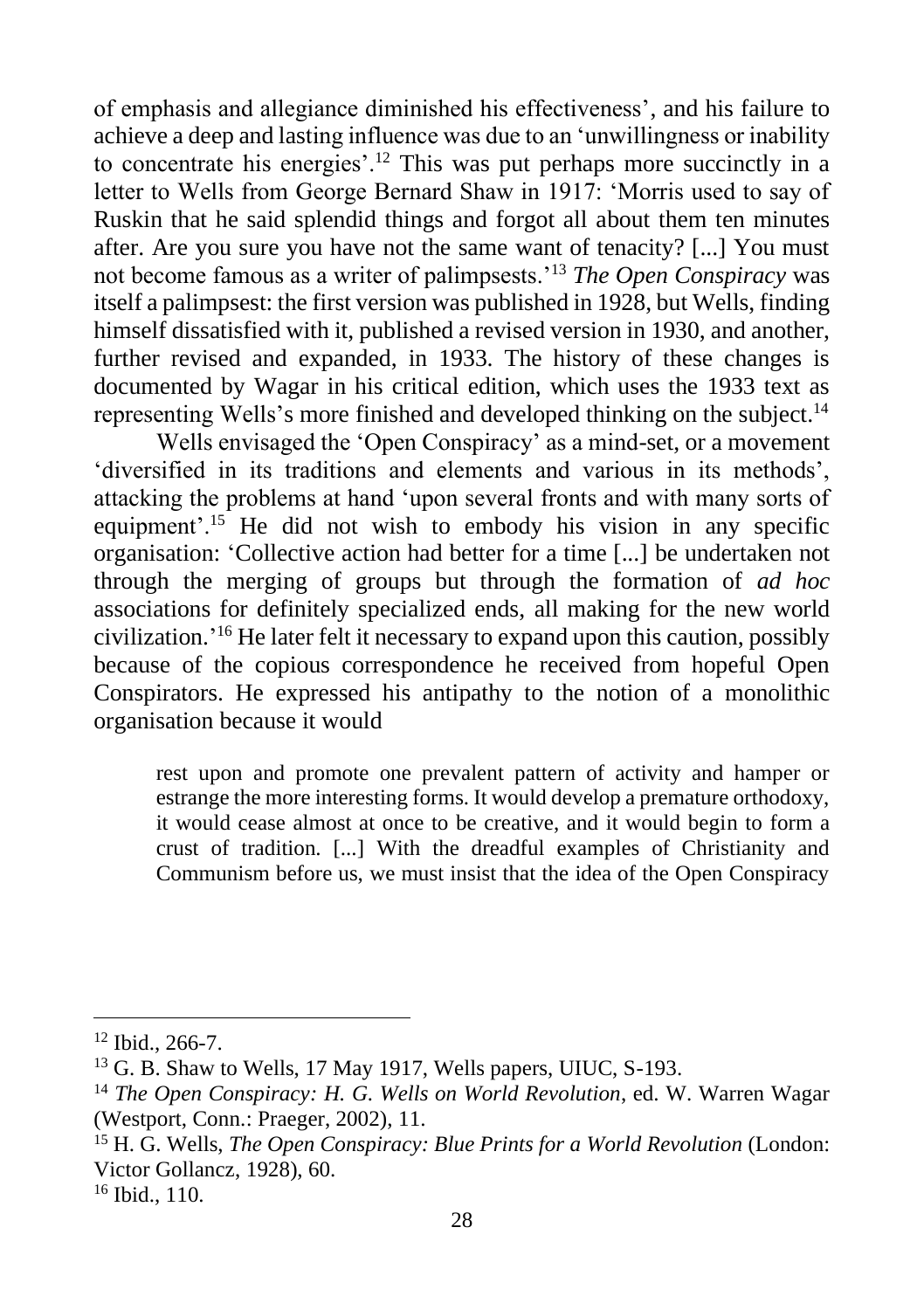ever becoming a single organisation must be dismissed from the mind. It is a movement [...,] a system of purposes.<sup>17</sup>

Nonetheless, Wells did not expressly forbid his acolytes to form such organisations, while vigorously resisting pleas to invoke his name directly or to take up leadership.

In spite of the cavils so clearly expressed in the text of *The Open Conspiracy*, many wanted to know whether such an organisation had already been established, or at least thought it ought to be. They were also eager to know how to join up: 'Must there not be some coherent, designed scheme – some method of bringing together these strange Samurai of the Open Conspiracy?';<sup>18</sup> 'I am one of those people mentioned in your Open Conspiracy. [...] I would willingly throw myself with enthusiasm into any practicable programme of advance.'<sup>19</sup> Another enthusiast wrote: 'The first essential is that all the Open Conspirators should know that they are Open Conspirators and be made aware of all the other thousands of minds working in the Conspiracy.' <sup>20</sup> Another was 'very much in favour of getting together as many people as possible and trying to construct a common credo for them<sup> $, 2i$ </sup>

One correspondent 'had an idea that you might put me in touch with some ad hoc society or group of Open Conspirators'.<sup>22</sup> Two young research chemists in Edinburgh noted that 'We are writing to you because, as you say, it is necessary for those who think on similar lines to get in touch with each other. Possibly you may hear from others in this part of the country who are interested in your views and, if so, this letter may facilitate the organisation of some group here and so help to further the ideals which you have so eloquently embodied in your writings.'<sup>23</sup> A woman wrote in 1935: 'I wonder

<sup>17</sup> H. G. Wells, *The Open Conspiracy and Other Writings* (N.p.: Waterlow and Sons, 1933), 72. No publisher is named on the title page, but Wagar indicates that Waterlow and Sons were the publishers.

<sup>18</sup> J. R. Milnes to Wells on paper of the National Alliance of the Employers and Employed East Midlands Federation, 5 Nov. 1927, Wells papers, UIUC, M-366.

<sup>&</sup>lt;sup>19</sup> Harold C. Cowen to Wells, 1 Mar. 1933, Wells papers, UIUC, C-477.

<sup>20</sup> B. B. Mager to Wells, 2 Oct. 1933, Wells papers, UIUC, 'Cosmopolis' file C/433/2.

<sup>&</sup>lt;sup>21</sup> Henry Mond,  $2<sup>nd</sup>$  Baron Melchett to Wells, 3 Nov. 1932, Wells papers, UIUC, M-285.

<sup>&</sup>lt;sup>22</sup> E. M. Carty of Portsmouth to Wells, 29 Jun. 1933, Wells papers, UIUC, C-114.

 $23$  William McCartney (and W. O. Kermack – 'is blind'), Edinburgh University, to Wells, Sep. 1932, Wells papers, UIUC, M-15.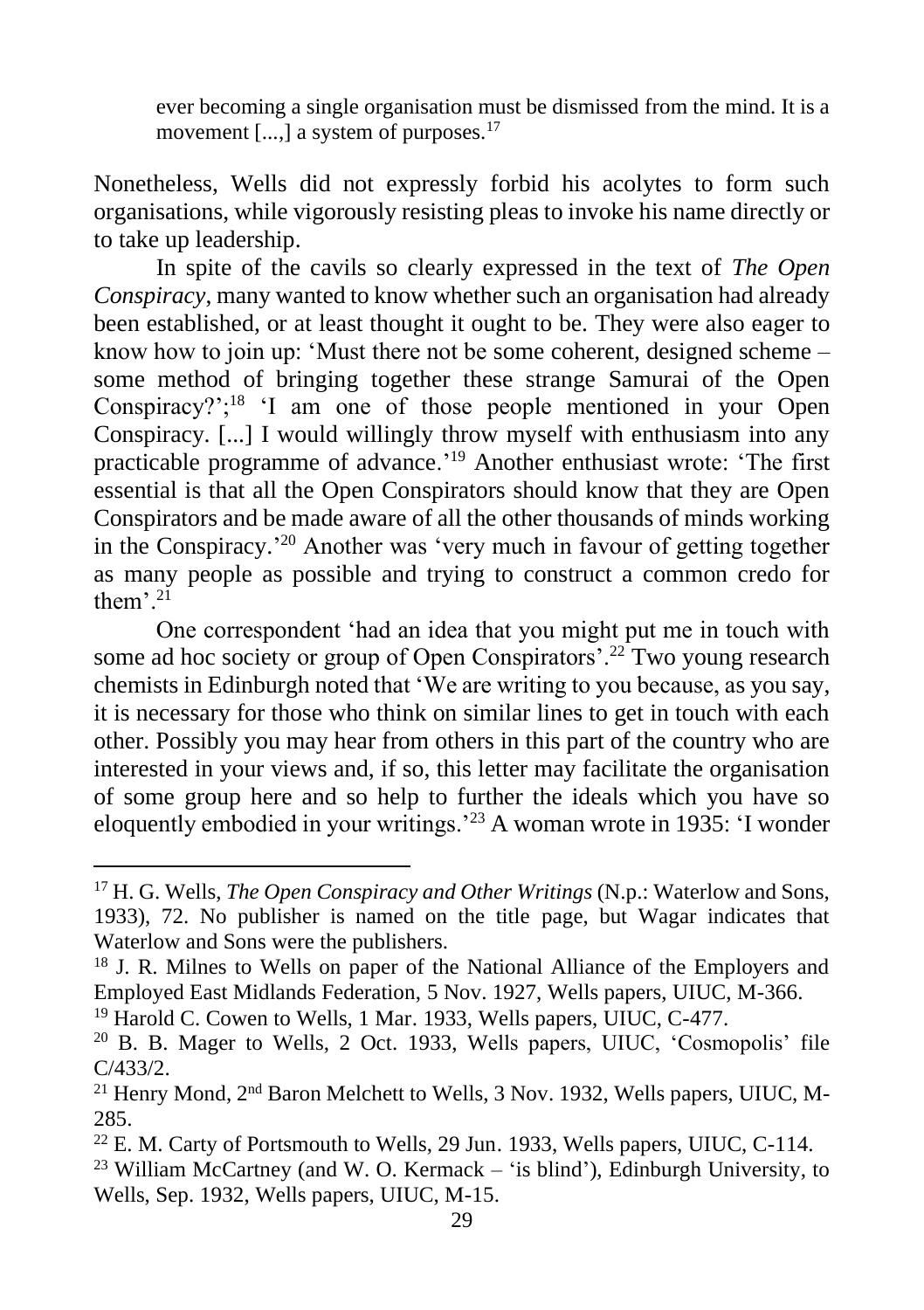if you would tell me whether the society called the Open Conspiracy, which I remember reading you were going to form, ever came into existence? [...] If it is in existence I and a friend would be very interested to know more about it.'<sup>24</sup>

Most of these letters appear to have been written by very young individuals, demonstrating Wells's continuing appeal to later generations than his own. W. J. Brown wrote in 1934: 'A gathering of young men and women drawn from all kinds of progressive societies met recently to see if some basis could not be worked out for a big movement amongst the younger generation.' <sup>25</sup> However, one man describing himself as 'an old man with some leisure' wrote in 1933: 'I should be deeply grateful if you would put me into touch with any London group who are endeavouring to make your thought & plan more generally known and appreciated so that I might volunteer my services.'26

There was a widespread feeling that bringing together those who wanted to be part of the Open Conspiracy so that they might recognise one another and organise together was the first problem to be addressed. The founders of the Hornsey Open Conspiracy Group wrote to Wells late in 1928 that 'Two or three people who have been interested in your ideas for some twenty years decided, when the "Open Conspiracy" appeared this spring, that it might be worthwhile to attempt the formation of a group on the lines therein suggested.' Their early discussions had concluded that

a piece of practical work that badly needed doing, and that nobody seemed to have taken up, was the provision of some means for placing in touch with one another the probably numerous individuals who are interested in your schemes, but are too isolated and scattered to do any effective work at present.

They therefore hoped that Wells 'would agree to make some simple and convenient arrangement whereby enquiries of this kind could either be forwarded to this Group to be dealt with, or the writers of them could be notified of the existence of this Group, and their enquiries referred to it'.<sup>27</sup>

<sup>&</sup>lt;sup>24</sup> Flora Grierson to Wells, 31 Jan. 1935, Wells papers, UIUC, G-280X.

 $25$  W. J. Brown to Wells, 23 Nov. 1934, Wells papers, UIUC, B-537.

<sup>&</sup>lt;sup>26</sup> Noel F. Graham to Wells, 23 Jun. 1933, Wells papers, UIUC, G-209X.

<sup>&</sup>lt;sup>27</sup> Einar O'Duffy, Chairman, and Cyril H. Rock, Secretary, Hornsey Open Conspiracy Group, to Wells, 15 Nov. 1928, Wells papers, UIUC, 'Cosmopolis' file, C-443/2.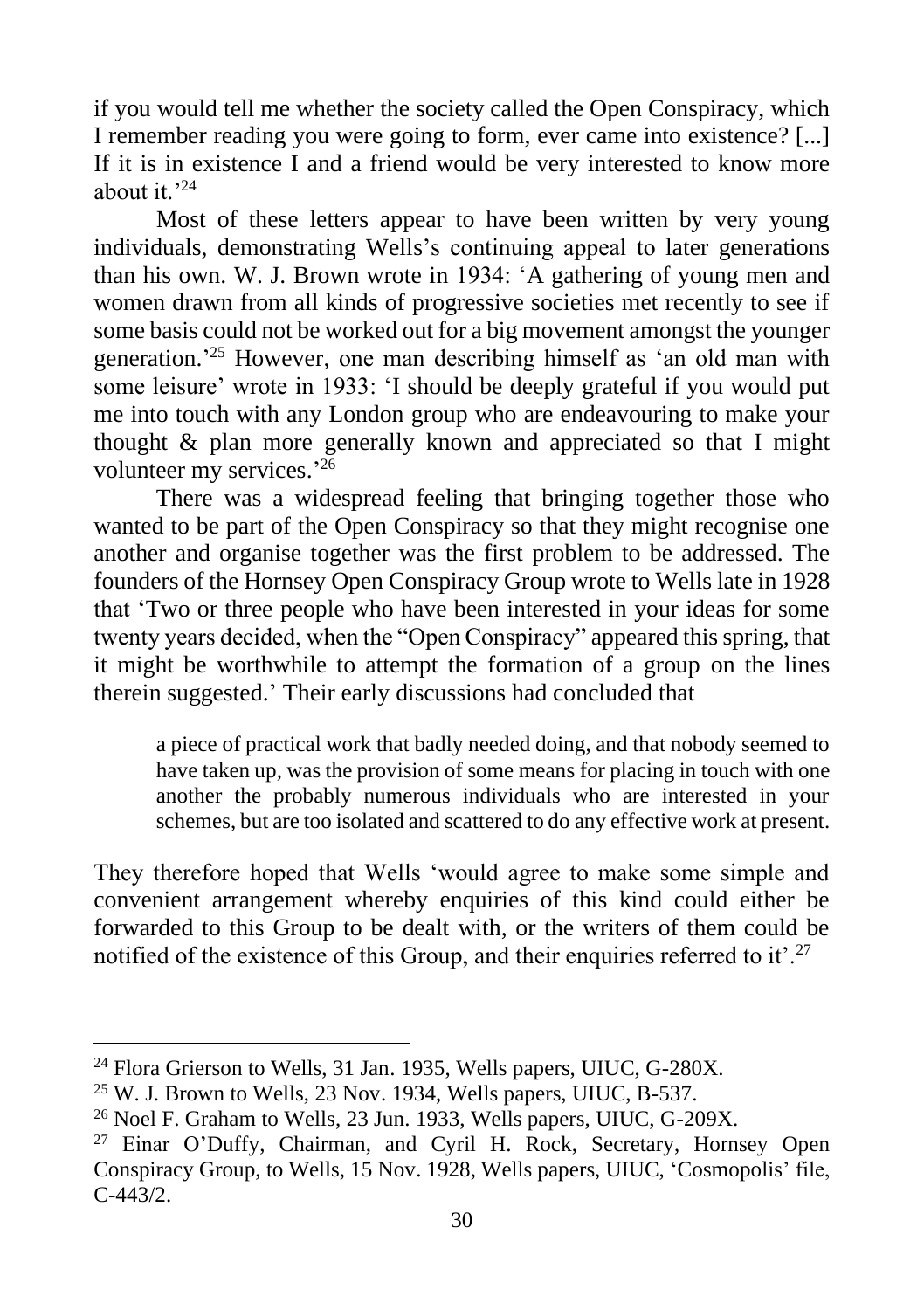Some were already keenly beginning to set up their own small local groups of fellow Open Conspirators, which was perhaps more in line with Wells's own vision than the more ambitious and wide-reaching schemes. 'I am starting a group of picked persons to work out your ideas and get them acted on. It is to be a disciplined and militant group, as different as I can make it from all these talking societies', wrote one enthusiast around 1932.<sup>28</sup> A young man of eighteen living in Southend wrote in 1933: 'I saw an advertisement in one or other of the weeklies to the effect that a Z society was publishing a journal. [...] I have therefore written to you, Mr Wells, in the expectation of being able to learn from you of such Z societies as have already been constituted. [...] I am anticipating the formation among my friends of a local "cell" as the first step in my contribution.'<sup>29</sup> Unlike many hopefuls, he did succeed in establishing 'the New Radical Society of this Town, which adopts as its Manifesto the Basis in your "After Democracy"'. That same man went on to pepper Wells with questions of how this group of nearly twenty young people should go about matters.<sup>30</sup> Another wrote to Wells about his own plan: 'Essentially it is an Open Conspiracy Group but I have chosen the method of working, at least at the beginning, through the remnants of the Liberal following.'<sup>31</sup>

Opposed to these grass-roots initiatives were those who believed, like the man who wrote 'To Mr Wells for the Committee dealing with Questions re "The Open Conspiracy"' (1928), that 'the O.C. must start from the top' and become more or less a religious crusade (which was a view sustained by the text).<sup>32</sup> Wells's arguments were capable of generating interest and enthusiasm over a very wide spectrum and contradictory positions: one correspondent urged him to 'consider Rudolf Steiner's Threefold Commonwealth idea as a possibly hopeful line of advance towards your World Commonwealth'.<sup>33</sup>

A series of organisations with progressive aims rooted in, or at least influenced by, Wells's ideas – the Promethean Society, the Z Society, the

<sup>28</sup> Jonathan Griffin (and Robert Donington) to Wells, [n.d. c. 1932], Wells papers, UIUC, G-287.

<sup>29</sup> S. Cradick to Wells, 19 Mar. 1933, Wells papers, UIUC, C-492.

<sup>30</sup> Cradick to Wells, 24 Aug. [n.y.], Wells papers, UIUC, C-492.

 $31$  Harold C. Cowen to Wells, 21 Jun 1933, Wells papers, UIU, C-477.

<sup>&</sup>lt;sup>32</sup> Arthur W. Dickinson, 'To Mr Wells for the Committee dealing with Questions re "The Open Conspiracy"', 30 Sep. 1928, Wells papers, UIUC, D-157X.

<sup>&</sup>lt;sup>33</sup> Arnold Freeman, from the Sheffield Educational Settlement, to Wells, 20 Aug. 1929, Wells papers, UIUC, F-175.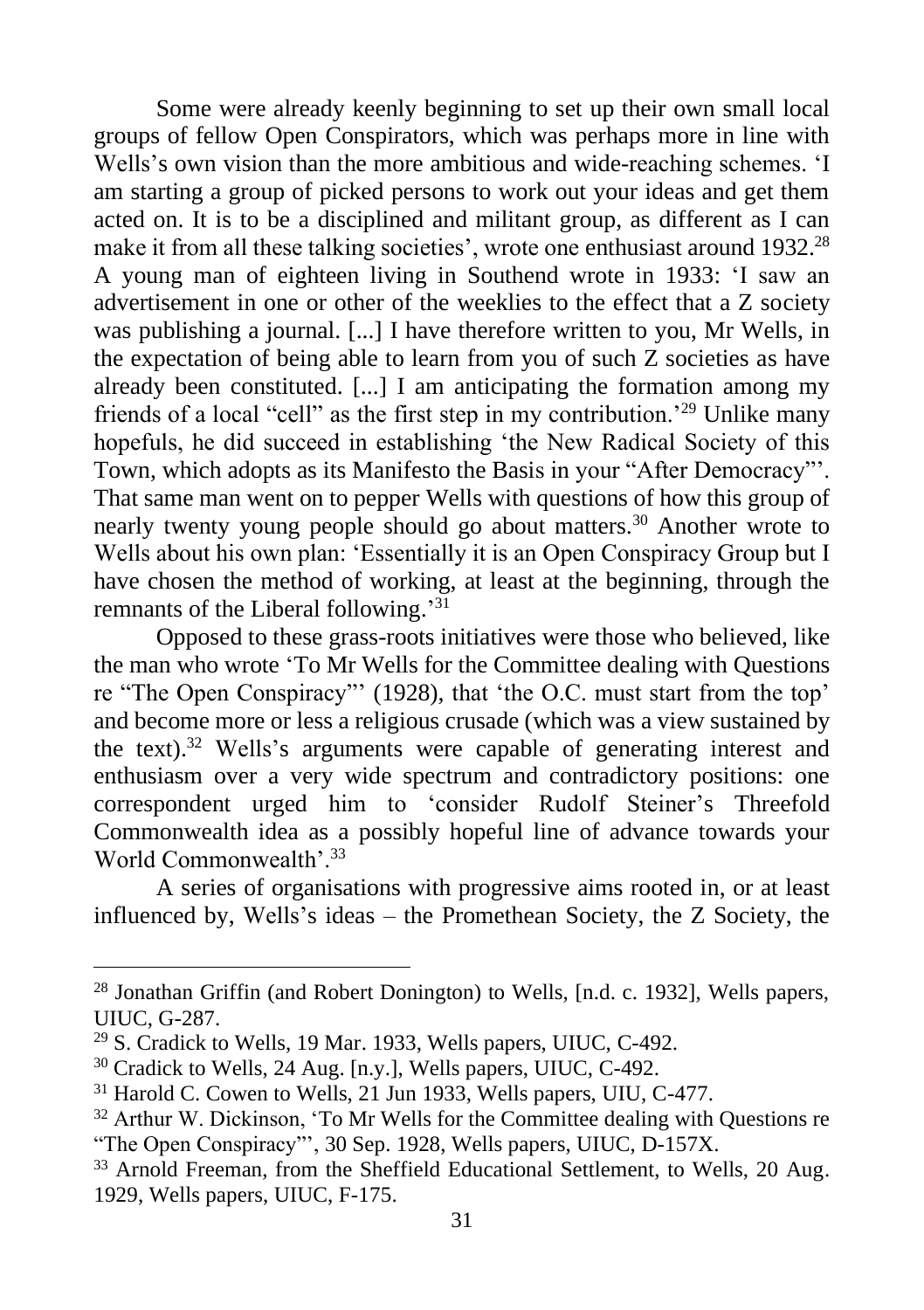Hornsey Open Conspiracy Group, the Utopians, the Engineers' Study Group on Economics, the Association for the Promotion of World Unity – were passingly mentioned in Wells's correspondence and occasionally appear in other contemporary sources. However, little information survives on most of them. The Promethean Society 'consist[ed] of a number of enthusiastic people, most young, who are determined to do all that is in them to work for a better and more rational world', a mission statement that could probably have applied to all of these organisations. The Prometheans had their own Sexology Group as well as an Active Peace Group, and produced a journal, *The Twentieth Century*, which suggests that they had greater resources than many of these bodies.<sup>34</sup> The Association for the Promotion of World Unity was described as a 'loosely knit organisation', with the bulk of its membership in London and the Home Counties. It held meetings, discussion groups and socials but was having difficulties concerning contact with provincial members, regional organisers, and the establishment of a central office.<sup>35</sup> These were common problems for these well-meaning groups of enthusiasts. There were other less formally organised small groups: 'I started forming a group along the lines suggested by your admirable book. It was at once exciting and disheartening work but I have succeeded in gathering a nucleus of eight enthusiasts.'36

There were two bodies among the several generated by the enthusiasm for Wells's notion of an Open Conspiracy 'against the fragmentary and insufficient governments and the widespread greed, appropriation, clumsiness and waste that are now going on',  $3\overline{7}$  for which some documentary record survives beyond fleeting references, both in the Wells correspondence and elsewhere. These were the Federation of Progressive Societies and Individuals (FPSI), and Cosmopolis.

The FPSI was established in 1932. It published a journal, *Plan: for World Order and Progress, A Constructive Review*, and in 1934 produced a volume of essays *Manifesto: Being the Book of the Federation of Progressive Societies and Individuals*. It constituted an attempt to induce advanced intellectuals to come together and make common cause to 'influence the

<sup>&</sup>lt;sup>34</sup> Alec Craig of the Promethean Society to the British Sexological Society, 19 Sep. 1932, archives of the British Sexological Society in the Harry Ransom Humanities Research Center, University of Texas at Austin, BSS Misc Pi-Q; Craig to Wells, 15 Jun. 1931, 19 Sep. 1931, Wells papers, UIUC, 'Promethean Society' file, P-289. <sup>35</sup> *Cosmopolis Weekly Bulletin*, 16 March 1936.

<sup>36</sup> F. Hay Raeburn to Wells, 1 Apr. 1935, Wells papers, UIUC, H-168X.

<sup>37</sup> Wells, *The Open Conspiracy* (1933), 14.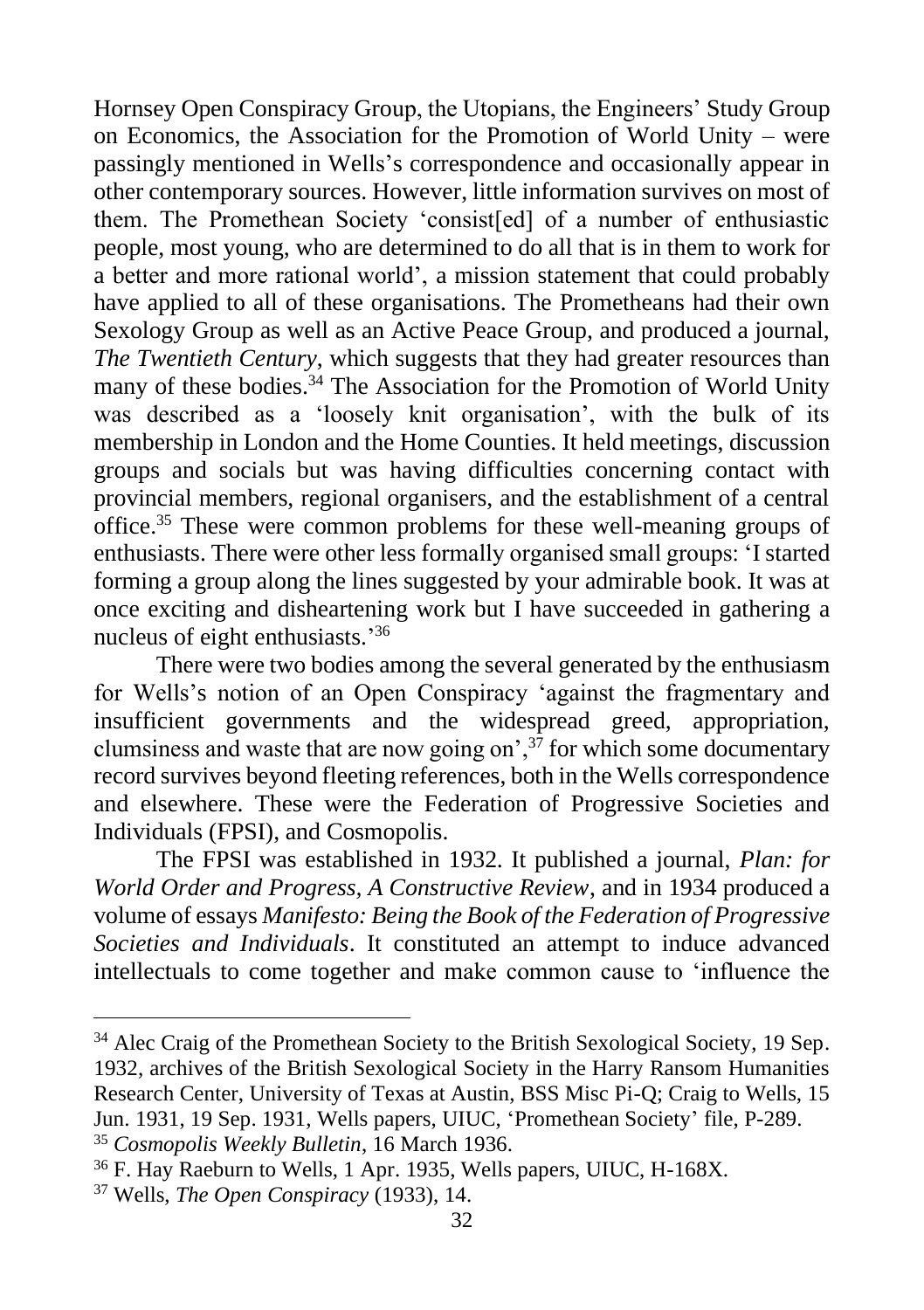trend of public policy', and provide 'unity and cohesion' in pursuing the programmes of the 'various scattered societies whose aims it incorporates'.<sup>38</sup> It was very strongly influenced by Wells's writings, though it seems probable that the dire position of the Labour Party in the early 1930s also had some impact.

The FPSI's aims were far-reaching: what they stood for fell under three headings, most of which could be found either explicitly or implicitly in Wells's utopian writings, fictional and non-fictional:

1. ECONOMIC AND POLITICAL.

(a) REGIONAL AND WORLD PLANNING with a view to the progressive Replacement Of Production For Profit By Production For Use, and the provision of the highest standard of life for the whole species.

(b) The progressive abrogation of national sovereignty in favour of a WORLD GOVERNMENT AS THE ONLY WAY TO PEACE.

2. EDUCATIONAL.

The establishment of a universal system of Elementary, Secondary and Higher Education, NEITHER MILITARIST NOR NATIONALIST, BUT HUMANISTIC AND SCIENTIFIC.

3. SOCIAL.

(a) THE RELEASE OF PERSONAL CONDUCT from all taboos and restrictions, except those with a directly utilitarian justification.

(b) ECONOMIC AND POLITICAL EQUALITY of the sexes.

(c) THE REPLACEMENT OF OUR MEDIAEVAL CRIMINAL AND CIVIL LAW BY A HUMANISED AND MODERN REMEDIAL SYSTEM. (d) TOWN AND COUNTRY PLANNING with a view to the health and enjoyment of all.

(e) ABOLITION OF RESTRICTIONS ON FREEDOM OF EXPRESSION: e.g. blasphemy laws and censorship.<sup>39</sup>

These aims underwent some modification and expansion over the lifespan of the organisation but the basic principles remained the same.

Bodies which affiliated to the FPSI included the Promethean Society, the World League for Sexual Reform, the Hampstead Ethical Society, the Society for the Constructive Application of Scientific Research, the Gymnic (i.e. naturist) Association of Great Britain, the Woodcraft Folk, the Fabian

<sup>38</sup> C. E. M. Joad, 'The F.P.S.I.: What It Is; What It Wants; and How It Hopes to Obtain It', in *Manifesto: Being the Book of the Federation of Progressive Societies and Individuals* (London: George Allen and Unwin, 1934), 30-62.

<sup>39</sup> 'What the F.P.S.I. Stands for', *Plan: for World Order and Progress, A Constructive Review* 2.6 (1935), inside back cover. Emphasis in the original.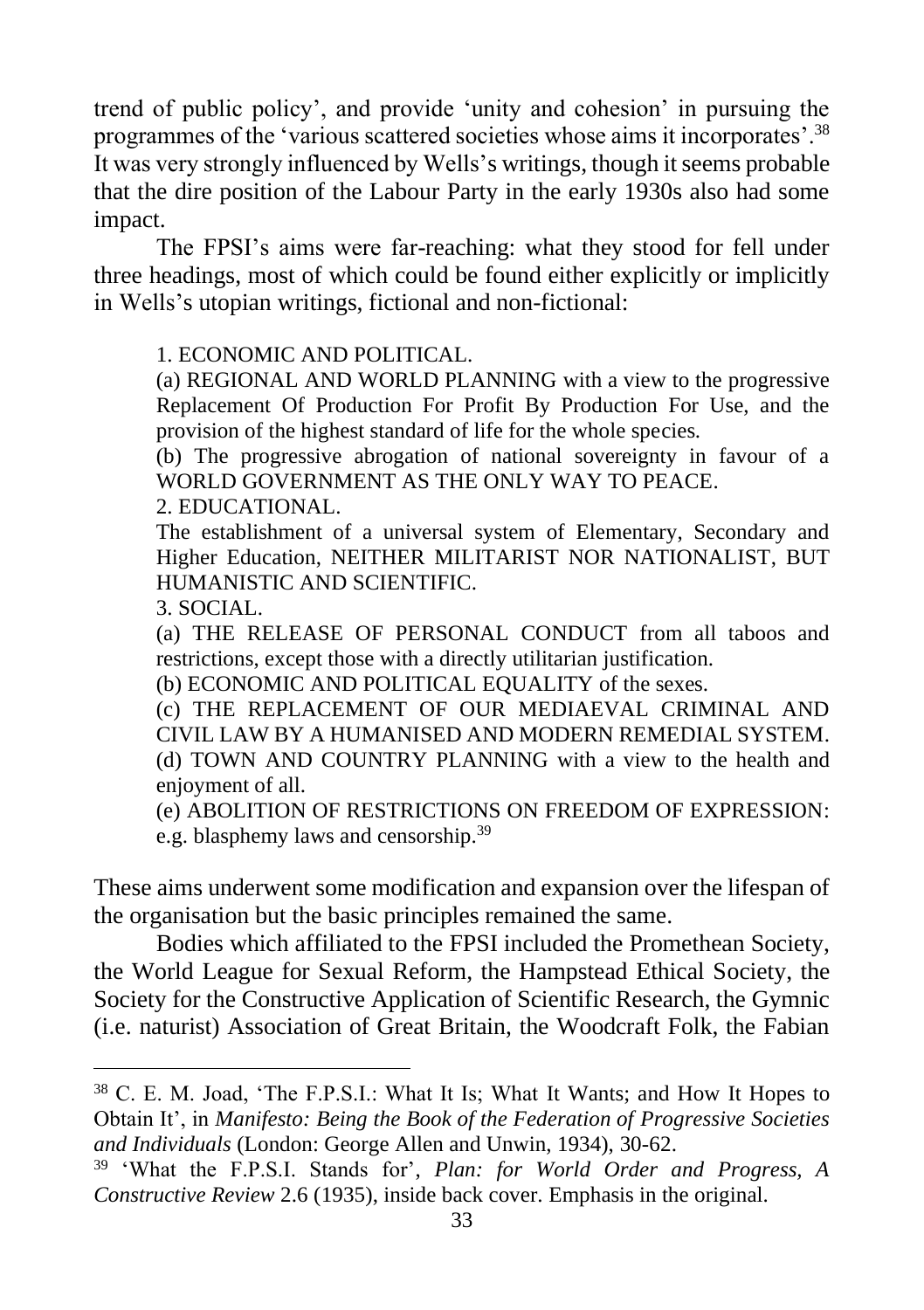Nursery, Youth House, the Anti-Fascist Council, the Bristol Council for the Defence of Civil Liberties, the Modern Culture Institute, the Association for the Promotion of World Unity, the Architects' and Technicians' Organisation, the Artists' International Association and the Society for the Prevention of Venereal Disease. The FPSI also cooperated and exchanged publicity with a number of other organisations which were not formally affiliated.

The activities of the FPSI as delineated in the pages of its journal *Plan* were indeed diverse. There were a number of special interest groups – Education, Sex Reform, Philosophy, Political and Economics, Law Reform, Peace, Arts, Town and Country Planning, plus a World Airways Committee – and several local branches. Initially there was also a Civil Liberties Group, but this found that 'the matters falling within its scope have largely been dealt with in a most admirable manner by the National Council for Civil Liberties', founded in 1934, with which there was not surprisingly a significant crossover of membership: Wells was one of its founding members. The groups held regular meetings and gave talks, and there were general public lectures on matters of interest, conferences, summer schools, monthly rambles, dances and other social events.

This very diverse set of interests might seem a problematic basis for agreement, let alone action. However, in his review of *Manifesto*, Aldous Huxley argued that

It is the great merit of the spokesmen of the FPSI that they do not believe that all the phenomena of human life can be explained in terms of one simple principle, or that all evils can be remedied by one specific action or series of actions. [...] They are prepared to admit that, while many of our troubles are mainly or partly due to the defects in our economic system, others have mainly internal, psychological (or even physiological) origins. In a word, they resist the temptation to take a short cut to significance which consists of attributing everything to one cause.<sup>40</sup>

While finding this a meritorious course, Huxley admitted that it could not be expected to 'evoke in people that religious fervour which is aroused by [...] a relatively simple and single-purposed document'.<sup>41</sup> Nevertheless, letters to Wells invoke a vision of the Open Conspiracy as a new religious ideal for

<sup>40</sup> Aldous Huxley, '*Manifesto*', *Plan: for World Word and Progress, A Constructive Review* 1.4 (1934), 6-7.

<sup>41</sup> Ibid., 15.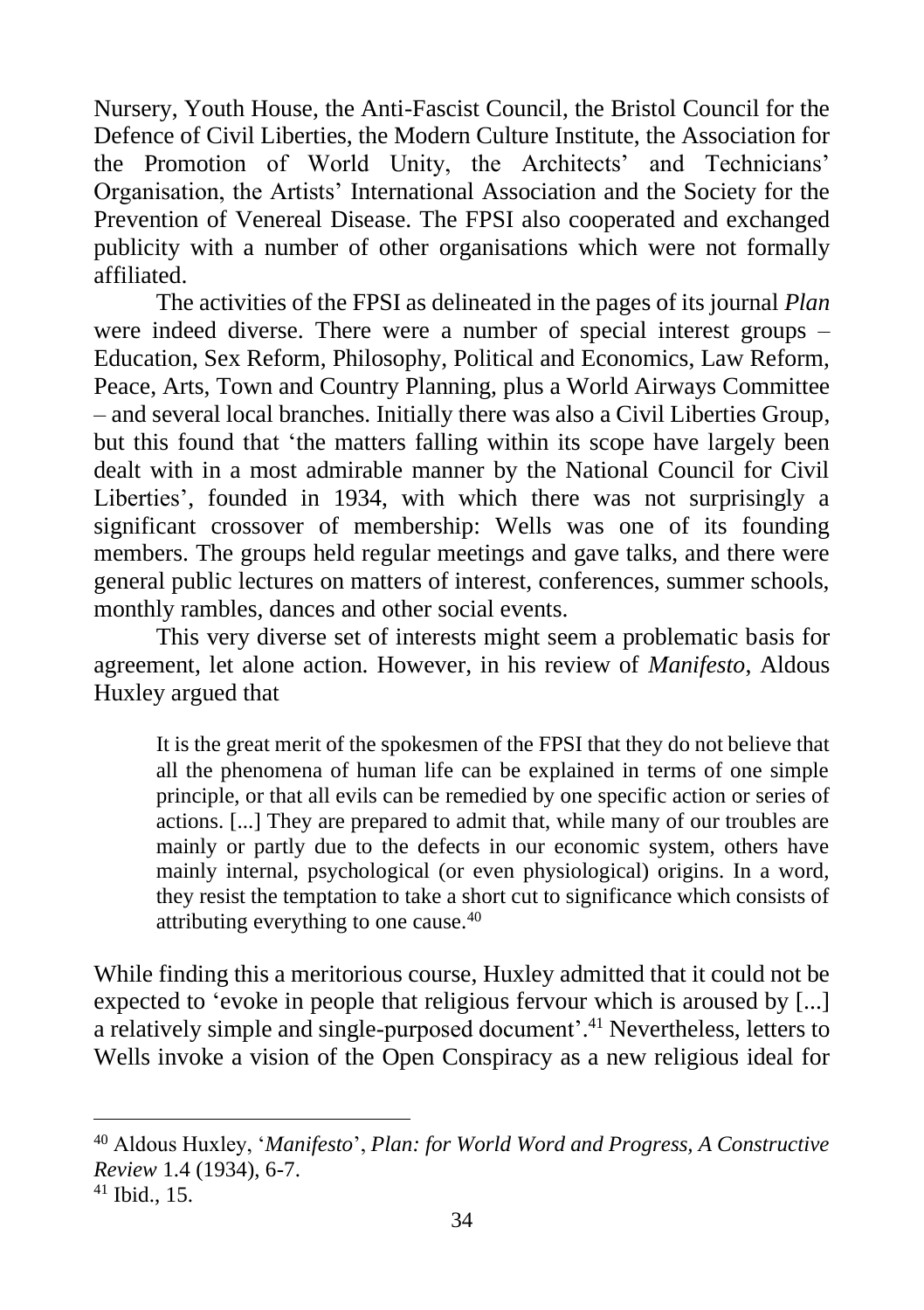the modern age: 'The desire to give oneself to greater ends than everyday life affords' had considerable resonance.<sup>42</sup>

Although, in the public mind, Wells was the embodiment of the ideals promoted by the FPSI, as a supporter, he does not seem to have taken a very active part. His 1939 novel *The Holy Terror* indeed contains a scathing portrayal of a very similar organisation called the New World Society:

[It] was pledged to progress in any direction, to anywhere, and to any idea about a New World its members chose to entertain. It was of all ages above fourteen and it included everything from barely cryptic nudists to extremely woolly vegetarians, and from single-taxers to Douglasites; there were Swedenborgians, Spenglerites, modern spiritualists, aberrant Fabians, seers and great thinkers, teachers of all grades, sex-reformers, thoughtful people who listened intently and never said anything, professional and genuine refugees from Nazi tyranny, Indian nationalists and one Chinaman of incomprehensible speech and consequently unknown attribution, who bowed very politely.<sup>43</sup>

This description almost echoes Orwell's notorious diatribe in *The Road to Wigan Pier* about 'The dreary tribe of high-minded women and sandalwearers and bearded fruit-juice drinkers who come flocking towards the smell of "progress" like bluebottles to a dead cat'.<sup>44</sup>

The summer school of the New World Society bears a vivid resemblance to those run by the FPSI:

The school led a hardy, healthy and extremely inexpensive life, sleeping crowdedly in austerely simplified dormitories at night, and eating in tumultuous refectories on trestle-tables covered with marbled white American cloth by day. There was much walking, and swimming, tabletennis, medicine-ball and Badminton, and a series of conferences that it was bad form to cut altogether.<sup>45</sup>

The general impression conveyed above is one of resentment at the failure to match Wells's austere vision of a 'Liberal Fascism', which would place the efficiency and dedication that he had admired in the Italian Fascisti at the service of a new internationalist community run along rational and scientific

<sup>42</sup> Wells, *The Open Conspiracy* (1928), 18.

<sup>43</sup> H. G. Wells, *The Holy Terror* (London: Michael Joseph, 1939), viewed on 13 July 2017 on Project Gutenberg Australia, [http://gutenberg.net.au/ebooks06/0608211.txt.](http://gutenberg.net.au/ebooks06/0608211.txt) <sup>44</sup> George Orwell, *The Road to Wigan Pier* [1937] (London: Penguin, 1989), 169.

<sup>45</sup> Wells, *The Holy Terror*.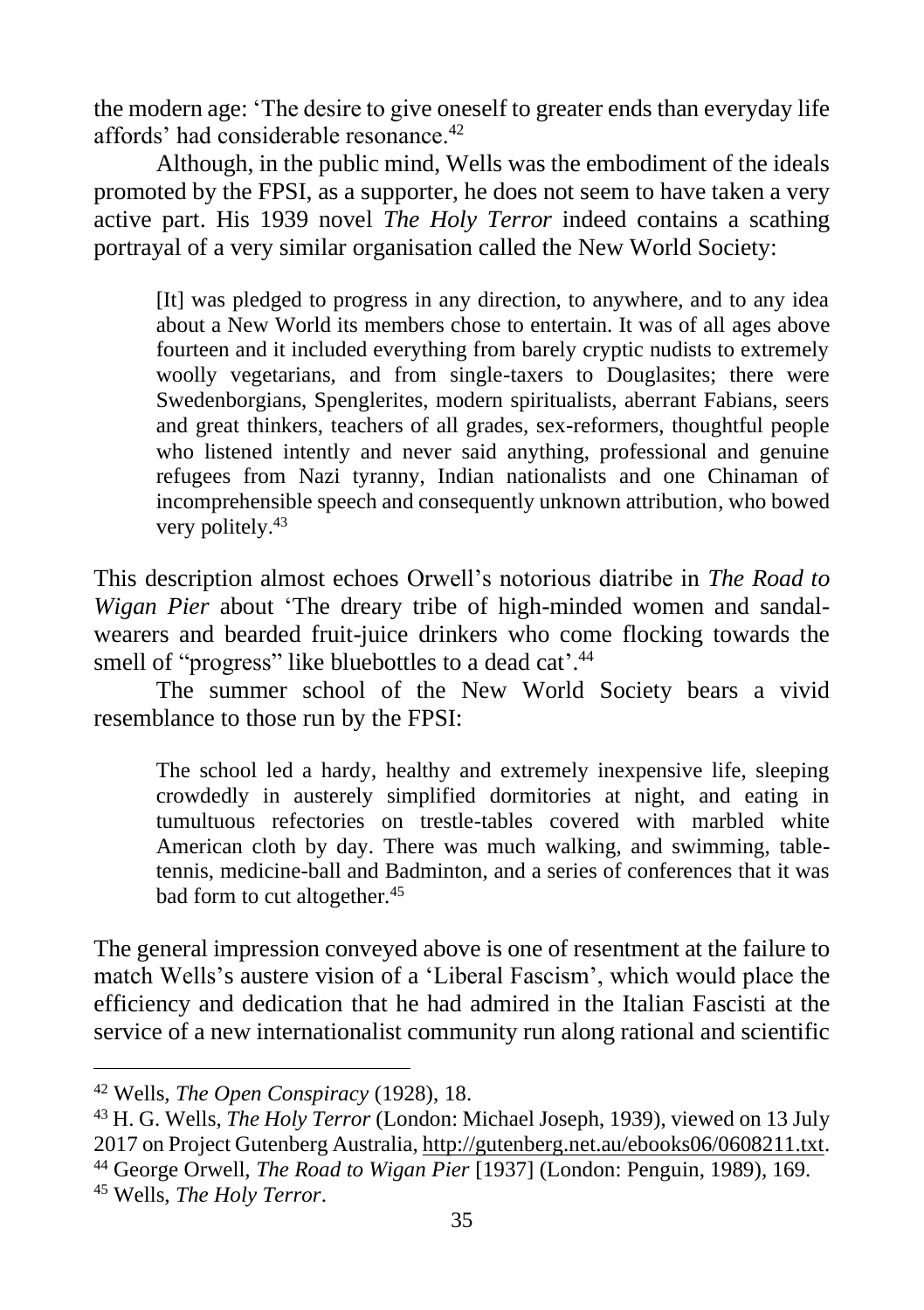principles.<sup>46</sup> By contrast, the New World Society is depicted as inefficient and ineffective:

There was a secretary, an anxious-looking spectacled lady of the head mistress type [...] who stood up and made proclamations and stuck up notices, and there was an omnipresent white-bearded old gentleman in a state of earnest inactivity, who may have been her husband. And there was something that met somewhere called the Committee.

While this body as a whole is satirised and disparaged, it is also conceded to include 'a score of nuclear individuals, who did seem to be trying to shape out some sort of ideas about the current world drama and the roles they might have to play in it'.<sup>47</sup>

However, in spite of Wells's misgivings about the FPSI, it was only in 1943 that there was any overt breach between him and what had been renamed the Progressive League. This happened after the publication in *Plan* of a letter critical of Wells's manifesto on 'The Rights of Man' (which became the basis for the UN Declaration of Human Rights). Leslie Minchin, for the League, wrote to him:

It seems hardly credible that such a trivial affair could be a reason for your complete breakaway from an organisation which, with all its faults, exists primarily to advocate the very rational, humanitarian, internationalist philosophy which you have expounded in your works. [...] We should be sad indeed if the prophet we follow should so unexpectedly turn against his followers.<sup>48</sup>

Another very similar organisation, eventually known as Cosmopolis, was the brainchild of B. B. Mager, a young man who entered into an extensive correspondence with Wells in 1933, voicing his desire to form 'an organization to maintain and enforce the spirit of your works and to apply it to the righting of the present world muddle'.<sup>49</sup> Shortly afterwards, Mager joined the FPSI, but considered that 'its appeal is not nearly wide enough; it is a group of very intelligent Londoners. The very name of an H. G. Wells

<sup>46</sup> Philip M. Coupland, 'H. G. Wells's "Liberal Fascism"', *Journal of Contemporary History* 35 (2000): 541-58.

<sup>47</sup> Wells, *The Holy Terror*.

<sup>48</sup> Leslie Minchin, The Progressive League, to Wells, [n.d. ca. 1943], Wells papers, UIUC, 'The Rights of Man' file R-139/6.

<sup>49</sup> Mager to Wells, 29 Sep. 1933, Wells papers, UIUC, 'Cosmopolis' file C/433/2.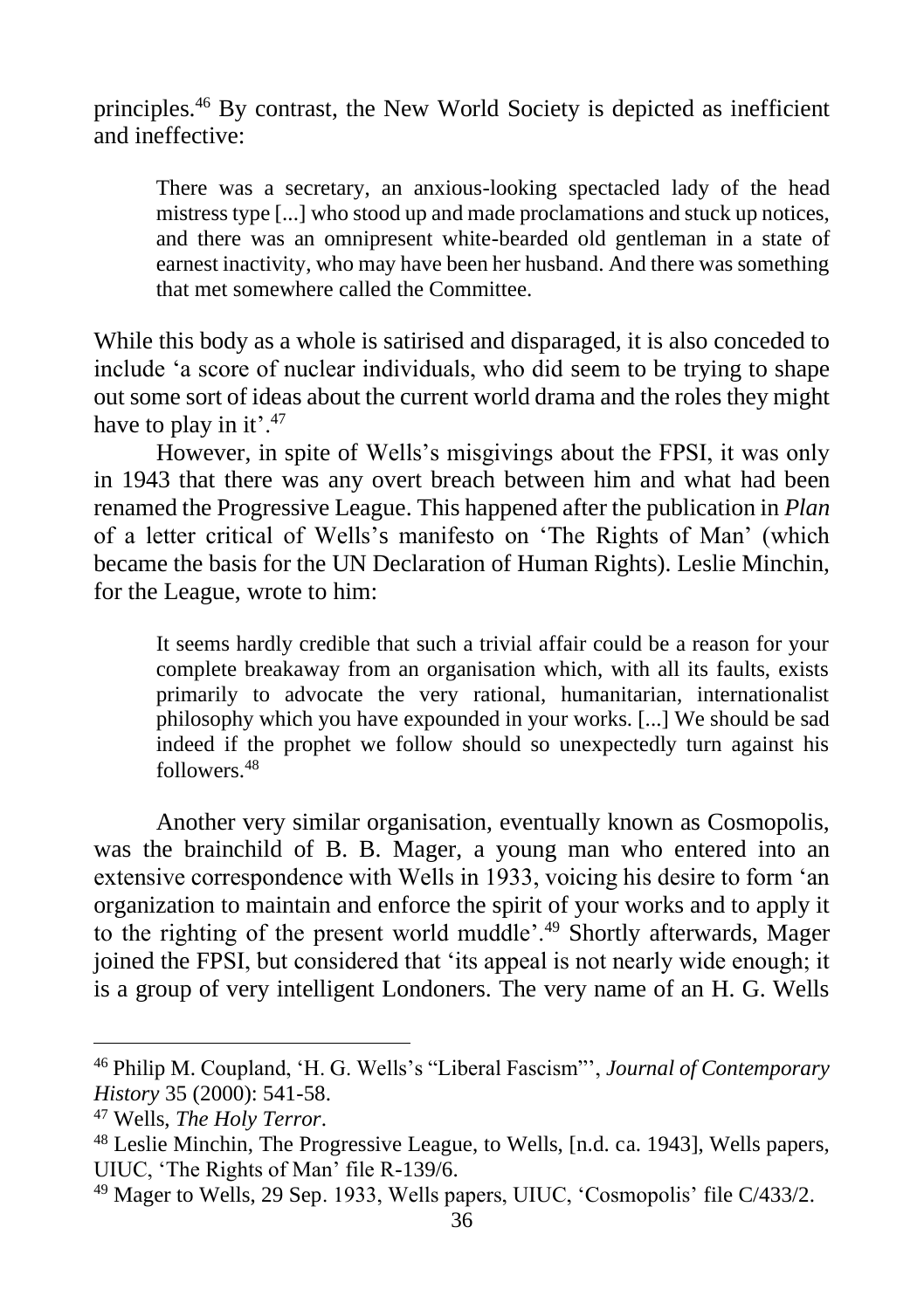Society would be far more powerful in bringing together people of the right type.' At first he took advantage of the enthusiastic support he found within the FPSI, and reported that 'a sort of sub-committee has been formed for the purpose' of starting an H. G. Wells Society.<sup>50</sup> However, within a month, he had dropped the idea of working within the FPSI 'because it would take too long to effect anything definite through the F.P.S.I., although there is no reason why the H. G. Wells Society should not co-operate with that organisation.'<sup>51</sup> Within a few months, his society had sixty members including several who were already active in the FPSI.<sup>52</sup> Because of Wells's objections to calling it after himself, it was renamed The Open Conspiracy and in 1936 changed its name to Cosmopolis (reflecting a later version of Wells's thoughts on world government).<sup>53</sup>

Given the significant overlap in membership and interests with the FPSI, its ties with similar organisations (Cosmopolis merged with the Utopians and made approaches to the Association for Promoting World Unity),<sup>54</sup> and the meetings addressed by the same speakers, why was it necessary to generate a new organisation? In a 1937 introduction to Cosmopolis, its members described themselves as 'youngish – average age 24 – middle class sort of people, work for our livings – technical and administrative types of work, are sufficiently well off not to be under direct influence of economic want. Sufficiently educated to realise how little we know outside our special fields.' <sup>55</sup> This suggests the possibility of generational, social and cultural differences between the constituencies of Cosmopolis and the FPSI, in spite of the apparent overlaps of personnel and programmes.

By the late 1930s, the FPSI was having trouble. In spite of amalgamation with Cosmopolis, with the FPSI constituting itself the British Isles Section of Cosmopolis (it is not known whether there were any other sections), membership had significantly declined. Local branches had largely failed to get off the ground. The organisation was considered to be failing in

<sup>50</sup> Mager to Wells, 19 Oct. 1933, Wells papers, UIUC, 'Cosmopolis' file C/433/2.

<sup>51</sup> Mager to Wells, 11 Nov. 1933, Wells papers, UIUC, 'Cosmopolis' file C/433/2.

<sup>52</sup> Mager to Wells, 4 Apr. 1934, Wells papers, UIUC, 'Cosmopolis' file C/433/2.

<sup>53</sup> Mager to Wells, 11 Oct. 1934, 11 Jan. 1936, Wells papers, UIUC, 'Cosmopolis' file C/433/2.

<sup>54</sup> *Cosmopolis Weekly Bulletin*, 16 Mar. 1936.

<sup>55</sup> 'Cosmopolis: An Introduction' [n.d. after 31 Jul. 1937], Wells papers, UIUC, 'Cosmopolis' file C/433/2.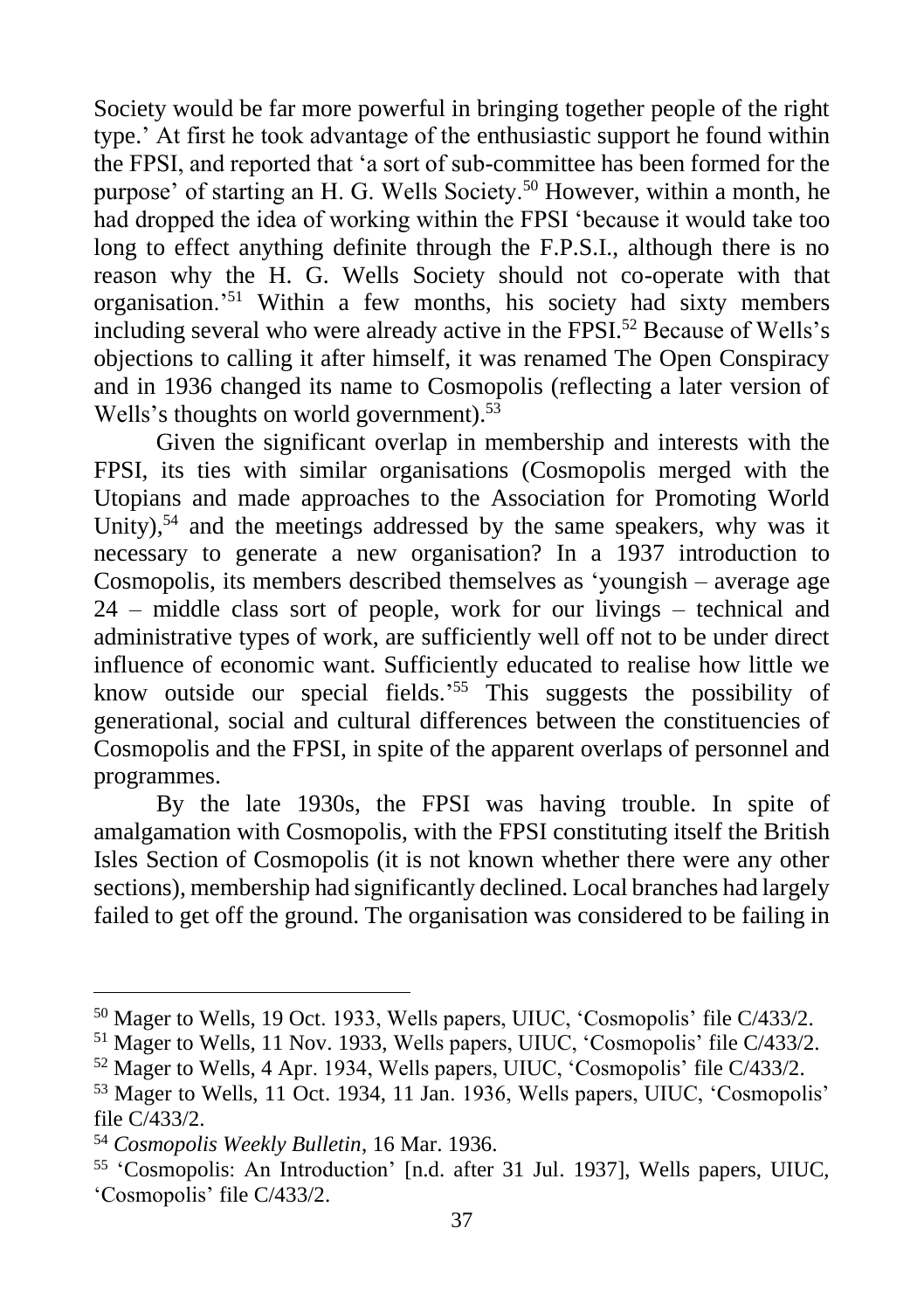its stated intention of being a federation of progressive bodies, leading to its rebranding as the Progressive League.<sup>56</sup>

Neither the FPSI nor Cosmopolis seems to have become particularly widely known. In 1936 a young man of twenty-three wrote to Wells, urging a 'Crusade of Commonsense': 'Form a sort of club where the new system can be discussed and built up.' One of the individuals he suggested would be a good idea to involve was Olaf Stapledon, already active in both organisations.<sup>57</sup> Even when these organisations were known of, individuals might write as follows: 'I am eager to get a movement on foot to expedite things. [...] Existing movements (the rationalist and ethical societies, the F.P.S.I. and so on) do not fill this particular need. There are signs that there is plenty of interest and support waiting to be enlisted.'<sup>58</sup>

The hopes of some movement based on Wells's vision persisted even into the turmoil of the Second World War. Wells continued to receive correspondence to that end: 'perhaps you could advise me as to which organisation I could join to add my small voice in support of the many things that you advocate for the building of a new world order';<sup>59</sup> 'the world will be pulled together by a group of devoted men who have made a very careful study of social conditions. [...] I realise there's not much sign of such a movement starting now, but I feel that in trying to start it I am following in your tradition, & should like to know that I have your support.<sup>'60</sup> The poet and member of the W. H. Auden circle Stephen Spender wrote: 'I have been an Open Conspirator for some years now. [...] In the Fire Service, two other Firemen and myself have started Discussion groups, which are now spreading to Civil Defence. They will probably spread to the whole country. Their aim is simply to make people think, acquire information, & learn that they are citizens of the world.' <sup>61</sup> While Spender would later categorise Wells among the 'contemporaries' who failed to be, 'from an aesthetic or literary

<sup>56</sup> Federation of Progressive Societies and Individuals (British Isles Section of Cosmopolis), Executive of the Council Committee Minutes, 1936-1947, Archives of the Progressive League, British Library of Political and Economic Science, PROGRESSIVE LEAGUE/1/1.

<sup>57</sup> W. T. Temple to Wells, 11 Jan. 1936, Wells papers, UIUC, T-45.

<sup>58</sup> E. C. Francis of Norbury to Wells, 16 Mar. 1937, Wells papers, UIUC, F-150.

<sup>59</sup> A. J. C. Fowler, RN Commissioned Gunner, to Wells, 28 Sep. 1943, Wells papers, UIUC, 'The Rights of Man' file R-139/2.

<sup>60</sup> Reg Freeson to Wells, 13 Dec. 1943, Wells papers, UIUC, 'The Rights of Man' file R-139/2.

<sup>61</sup> Stephen Spender to Wells, 12 Jul. [n.y. post 1939], Wells papers, UIUC, S-412.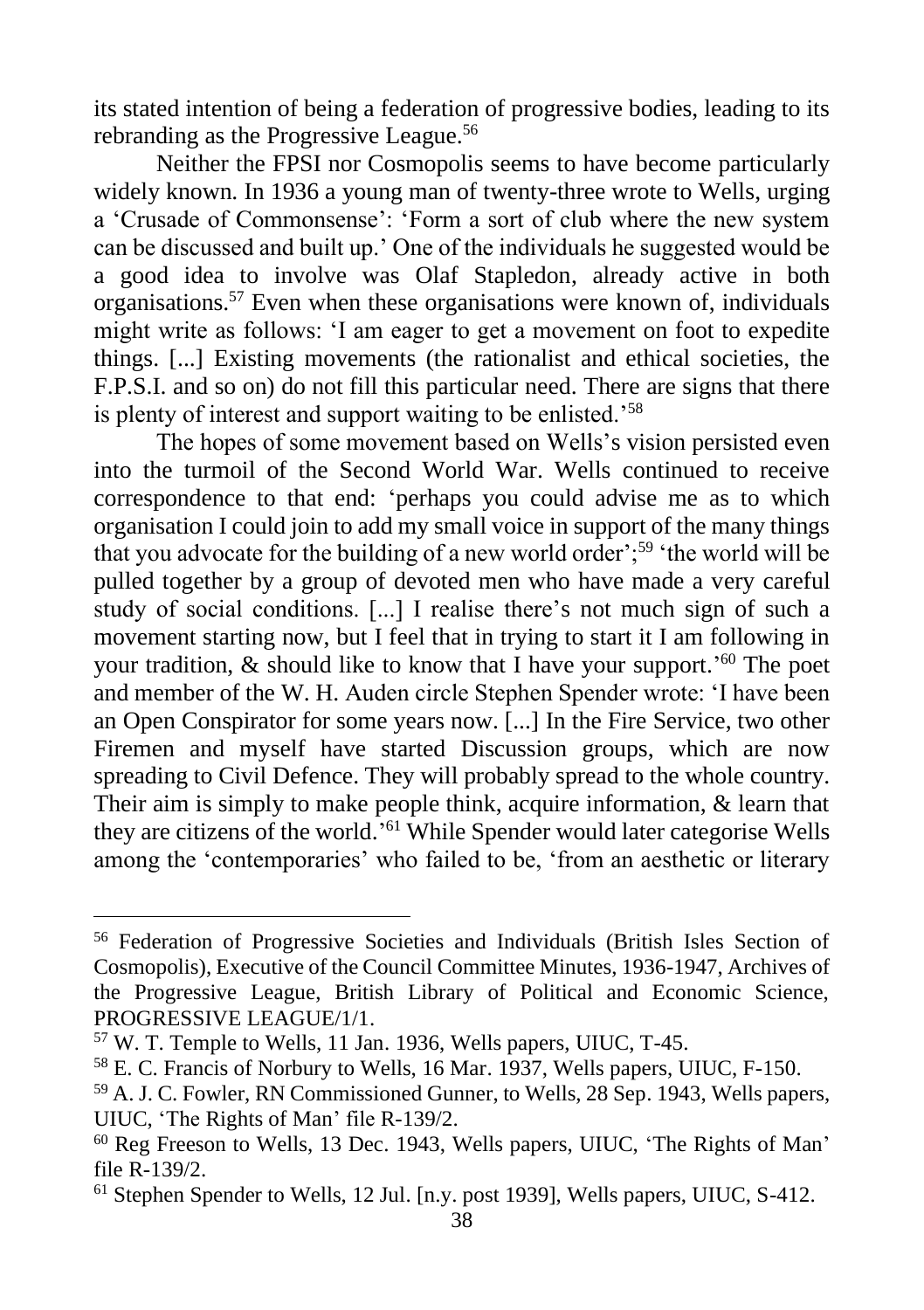point of view, modern', this letter suggests that he, like so many others of his generation, had nonetheless been susceptible to the 'rationalist, sociological, political and responsible' influence of this 'writer-prophet'.<sup>62</sup>

Some of the problems in engendering anything in the way of action by bringing together self-identified Open Conspirators and would-be samurai were to be found in Cyril Joad's complaint in his essay in *Manifesto* that 'intellectuals are singularly little given to co-operation. The over-developed individualities of progressive persons make them singularly averse from common action.' <sup>63</sup> These were people who had an antipathy to authority, and the very range of interests falling under the heading of 'progressive' meant that there were already sources for conflict, if only over what particular desiderata should be prioritised. Wells in his introduction to the FPSI's *Manifesto* recognised some of the problems in the agenda they proposed:

The aim to make the world anew and nearer the heart's desire of mankind is universal, but the methods are generally local, sectarian, partisan, hysterical and confused. The forces of protest and reconstruction are in the aggregate enormous, but they go largely to waste in a sort of civil war among themselves<sup>64</sup>

It may appear that attempts at creating an Open Conspiracy failed to achieve its ends, and certainly in terms of Wells's wider vision, they appear to have been a gesture of hope rather than a means of accomplishing anything. However, it is very difficult to tell whether 'the self-education and personal propaganda' of individual would-be conspirators and small groups led anywhere (micro-studies on an individual and local level might be revelatory), and therefore even more difficult to assert that they came to nothing at all. Their efforts may have been 'incalculably diffusive' through the 'unhistoric acts' invoked by George Eliot in the epilogue to *Middlemarch* (1872). Wells himself suggested various initiatives which might move forward the aims of the Open Conspiracy: influencing the acquisition policies of local libraries, contesting censorship, pressing for changes in the teaching of history and biology, establishing birth control clinics, setting up League of Nations Union branches.<sup>65</sup> The longer-term impact of small niche

<sup>62</sup> Stephen Spender, *The Struggle of the Modern* (London: Hamish Hamilton, 1963), 71-2.

<sup>63</sup> Joad, 35-6.

<sup>64</sup> H. G. Wells, 'Introduction: There Should Be a Common Creed for Left Parties Throughout All the World', in *Manifesto*, 12-19 (13).

<sup>65</sup> Wells, *The Open Conspiracy* (1928), 107.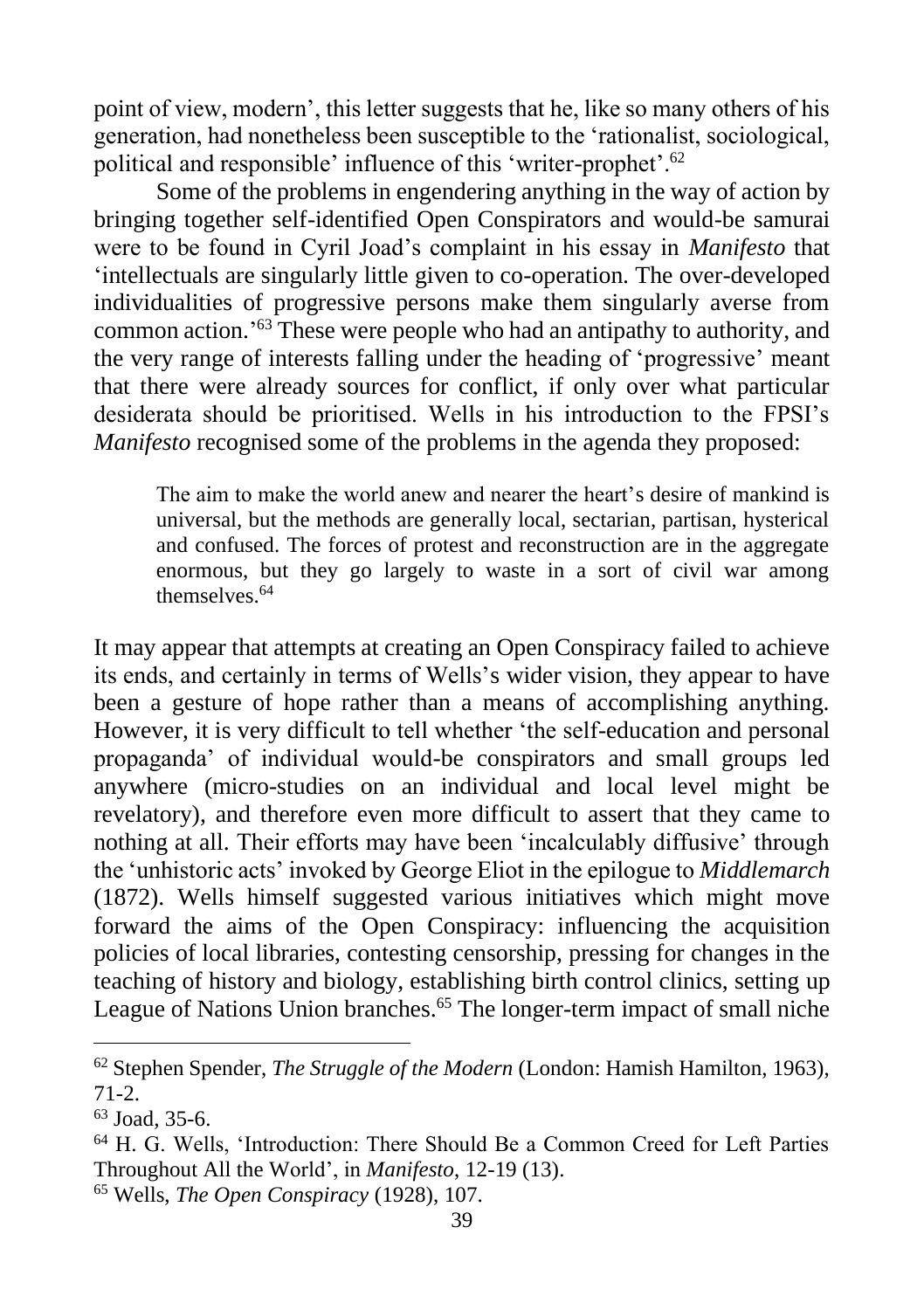organisations and campaigns apparently representing a tiny minority within a hostile or indifferent population at large may be contextualised in the history of the struggles for abortion law reform and decriminalisation of homosexuality.<sup>66</sup>

Although Wells did consider that the Open Conspiracy, like any collective endeavour of humanity, would suffer from 'rivalries, heartburnings, distrust, touchy suspicions, mutual interference and disingenuous negligences', $67$  he seems to hold an underlying supposition that eventually reason and harmony, and a spirit of non-competitiveness would simply *evolve*, or spread by some osmotic or viral process, among wellintentioned individuals. Wells seems to have placed considerable trust in the development of 'collective psychology'. He found himself obliged to be 'vague and provisional about the way in which the collective mind may best define its will for the purpose of administrative action', putting his hopes in what would happen once 'the reasonableness of a thing is made plain'.<sup>68</sup> Wells conceded that, within the 'common spirit' of an Open Conspiracy, it was conceivable that there would be 'very wide gaps in understanding and sympathy' between its many 'contributory factors'.<sup>69</sup>

Wells was a man of ideas and vision but had a history of significant difficulties in working effectively with groups of like-minded individuals and an intolerance of formal procedures. George Bernard Shaw, accustomed to the demands of collaborative work through writing for the theatre, had written to Wells about differences arising within the Fabian Society: 'I believe you are so spoiled by living in a world of your own invention, that you have become incapable of tolerating the activity or opinions or even the phrases of independent individuals.' <sup>70</sup> This was a recurrent theme in Shaw's letters to Wells: 'You must study people's corns when you go clog-dancing. [...] You haven't discovered the real difficulties of democratic work; and you assume that our own folly and ill will account for their results.<sup>'71</sup> Shaw

<sup>66</sup> Lesley A. Hall, 'Articulating Abortion in Interwar Britain', *Women's History Magazine* 70 (2012): 13-21; Lesley A. Hall, 'The British Society of the Study of Sex Psychology: "Advocating the Culture of Unnatural and Criminal Practices"?', in *Sex, Time and Place: Queer Histories of London, c. 1850 to the Present*, ed. Simon Avery and Katherine M. Graham (London: Bloomsbury, 2016), 133-48.

<sup>67</sup> Wells, *The Open Conspiracy* (1928), 100.

<sup>68</sup> Wells, *The Open Conspiracy* (1933), 31-2.

<sup>69</sup> Ibid., 47.

<sup>70</sup> Shaw to Wells, 29 Mar. 1904, Wells papers, UIUC, S-193.

<sup>71</sup> Shaw to Wells, 24 Mar. 1906, Wells papers, UIUC, S-193.